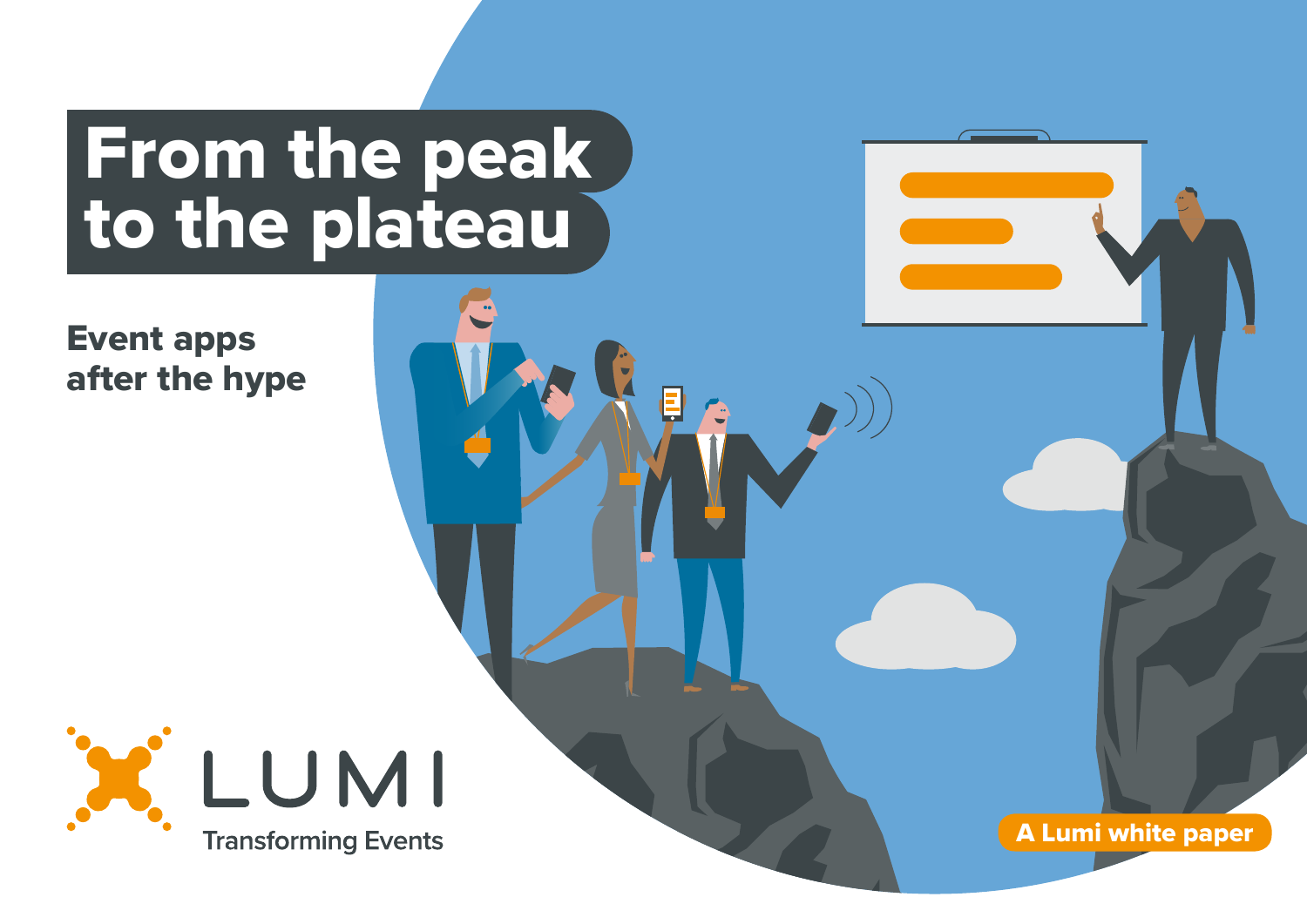### **Contents**

- 3 Introduction The ups and downs of technology
- 5 What would Gartner do? The Gartner Hype Cycle
- 6 The lifecycle of the event app so far
- 7 Into the trough and out again
- 8 The need for audience engagement
- 9 The need for honest, not perceived, opinions
- 10 The need for innovation
- 11 The need for simplicity
- 12 Conclusion Signposts to the plateau
- 13 About Lumi
- 13 References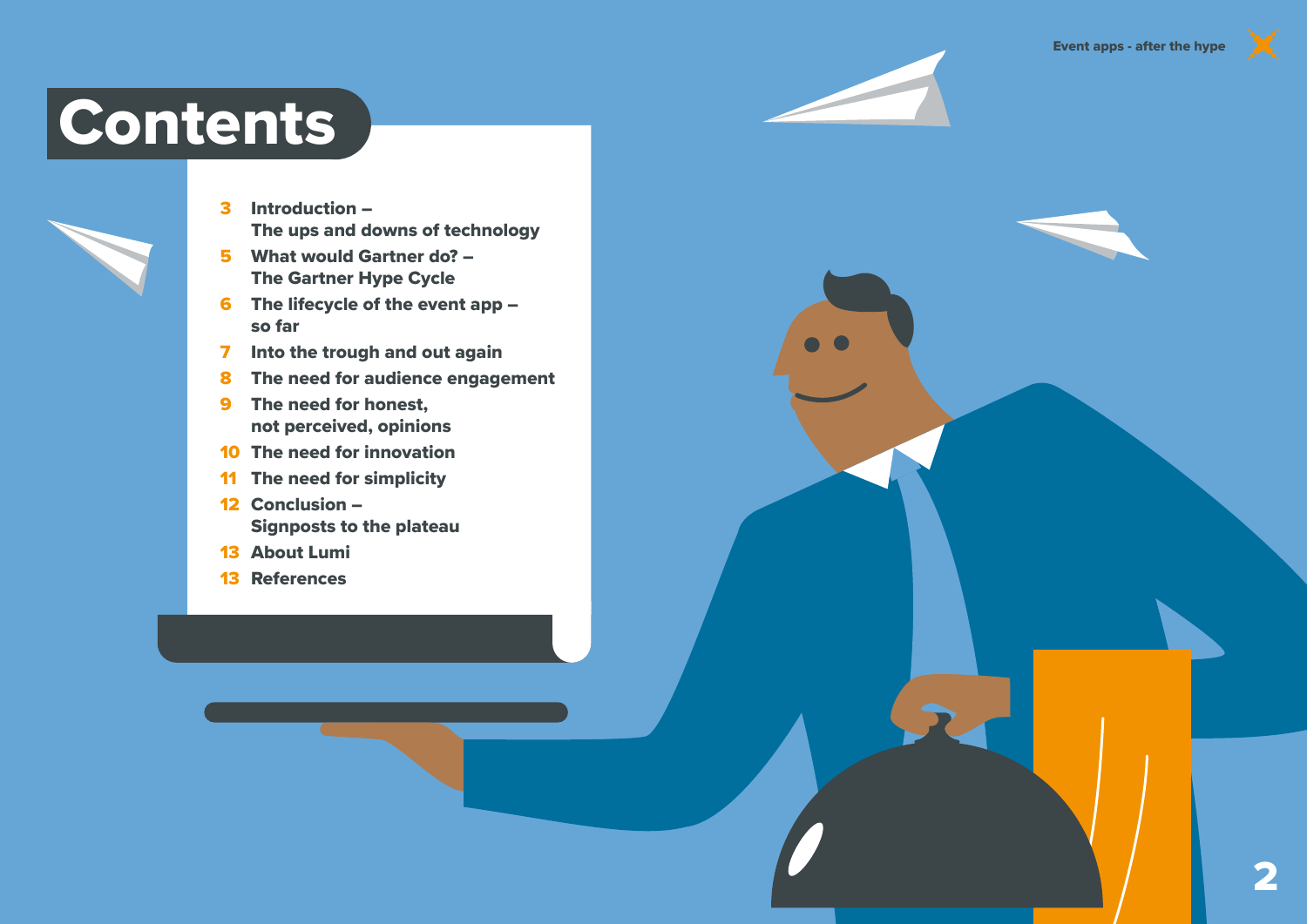## **Introduction**

#### The ups and downs of technology

Event managers go into the job for many reasons. Invariably they have a passion for people, communications and engaging with others. They are also likely to be brilliant at multi-tasking and managing large projects. Few choose their career because they are fascinated by technology.

Yet many are feeling disenchanted because technology is taking over their job. Things were fine a few years ago when the event app was first launched onto the conference and

meeting landscape. In fact, they were more than fine; it was exciting to offer clients and delegates something new and different. There was a buzz about the event app then.

But the noise grew too loud. Suddenly more and more developers crowded the marketplace and there were too many apps to choose from. Some failed to live up to their claims or were simply more trouble to run than the value they offered in return.

The IT analyst firm, Gartner, might argue that this is all part of the 'Hype Cycle'.<sup>1</sup> Life has its ups and downs – and so does technology. An emerging technology is new and 'talked about' until at some stage the talk becomes clichéd and predictable and enthusiasm plummets.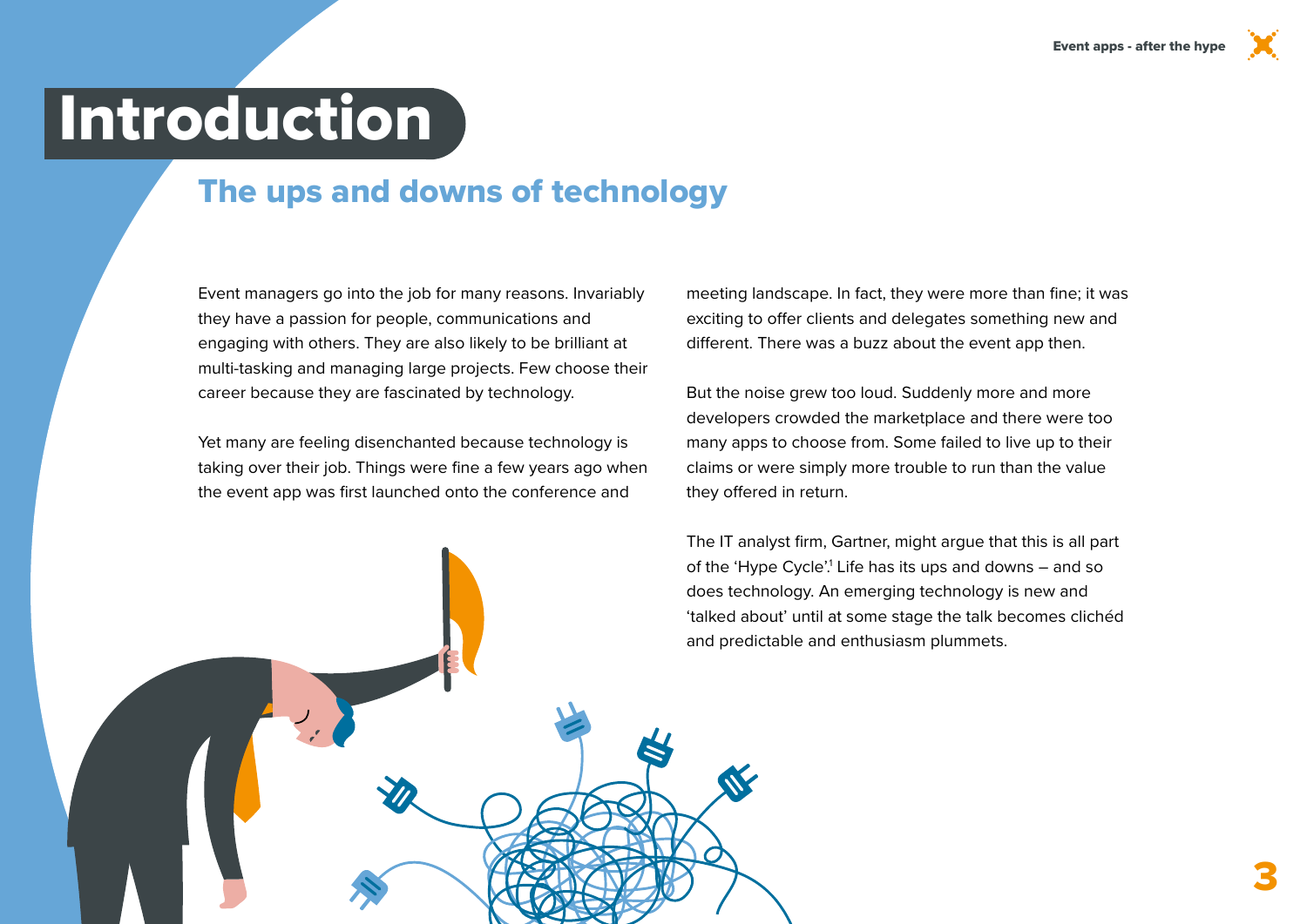## Introduction cont.

### The ups and downs of technology

However, for those technologies with staying power, something interesting happens next. These products have, by this time, been refined by feedback from early adopters, they have evolved to become more usable and effective and they become absorbed into our everyday or business lives.

Just look at the smartphone. Few of us get excited these days about various models or versions. Our phone has become such a necessary part of our lives that we hardly think about it anymore.

So, we believe that, in accordance with the Gartner Hype Cycle, the event app is currently taking off on a second upturn. The rise in usage may not be as dramatic as when the technology first emerged, but far more sustainable.

Why? Because a series of people-focused trends are also having an impact on the events world, opening up some very human reasons why these solutions can make a conference, seminar or meeting more engaging and valuable.

So, this paper looks at where the event app would be on the Hype Cycle, it discusses the macro-trends driving its move up the slope and finally examines the qualities an event app needs to address these – and to make the climb to the plateau.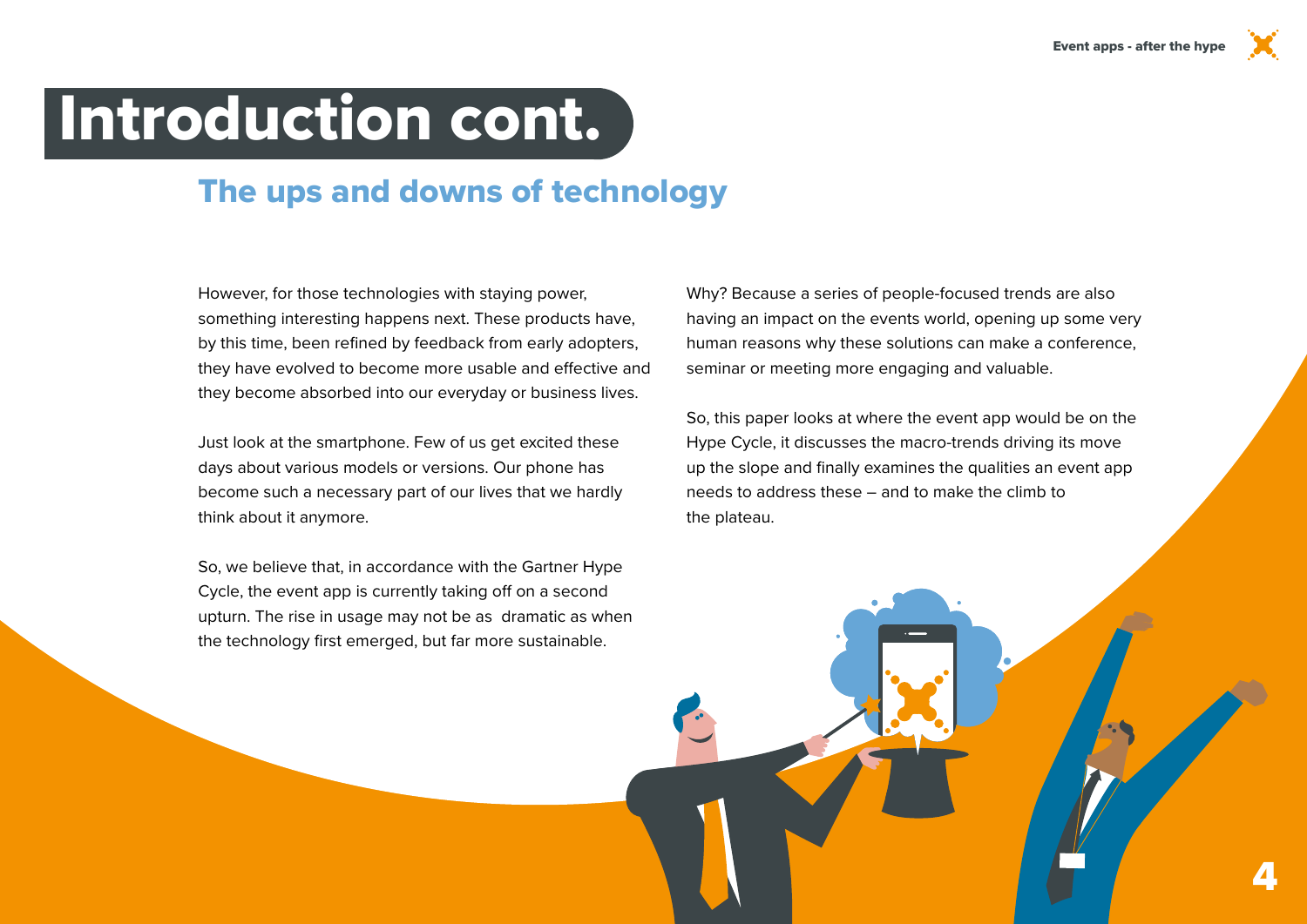### What would Gartner do?

Gartner analysts are among the most respected in the IT industry. Each year they analyze around 2,000 emerging technologies and place the most prominent on a graph they call the Hype Cycle according to expectations and their fulfillment.

As you see, Gartner tracks these technologies from:

Advanced Analytics with Self-Service Delivery

Micro Data Centres Digital Dexterity Software-Defined Security

Smart Advisors

● The Innovation Trigger or technological breakthrough – this chart shows Smart Dust at this early stage.

> Autonomous Vehicles Internet of Things

> > Speech-to-Speech Translation Machine Learning Wearables Cryptocurrencies



- But, because at this stage technologies are more hype and hope and as some implementations fail to deliver, the market becomes disenchanted and they drop into the Trough of Disillusionment. You'll see that Augmented Reality (remember Google Glass?) is on its way down.
- But this sorts out the success stories from the also-rans and the market crystallizes. Developers correct early failures with second and third generation products to form the **Slope of Enlightenment**. Enterprise 3D printing is the example here.
- **•** The best rise to the **Plateau of Productivity** as mainstream adoption takes off with broad market acceptability.

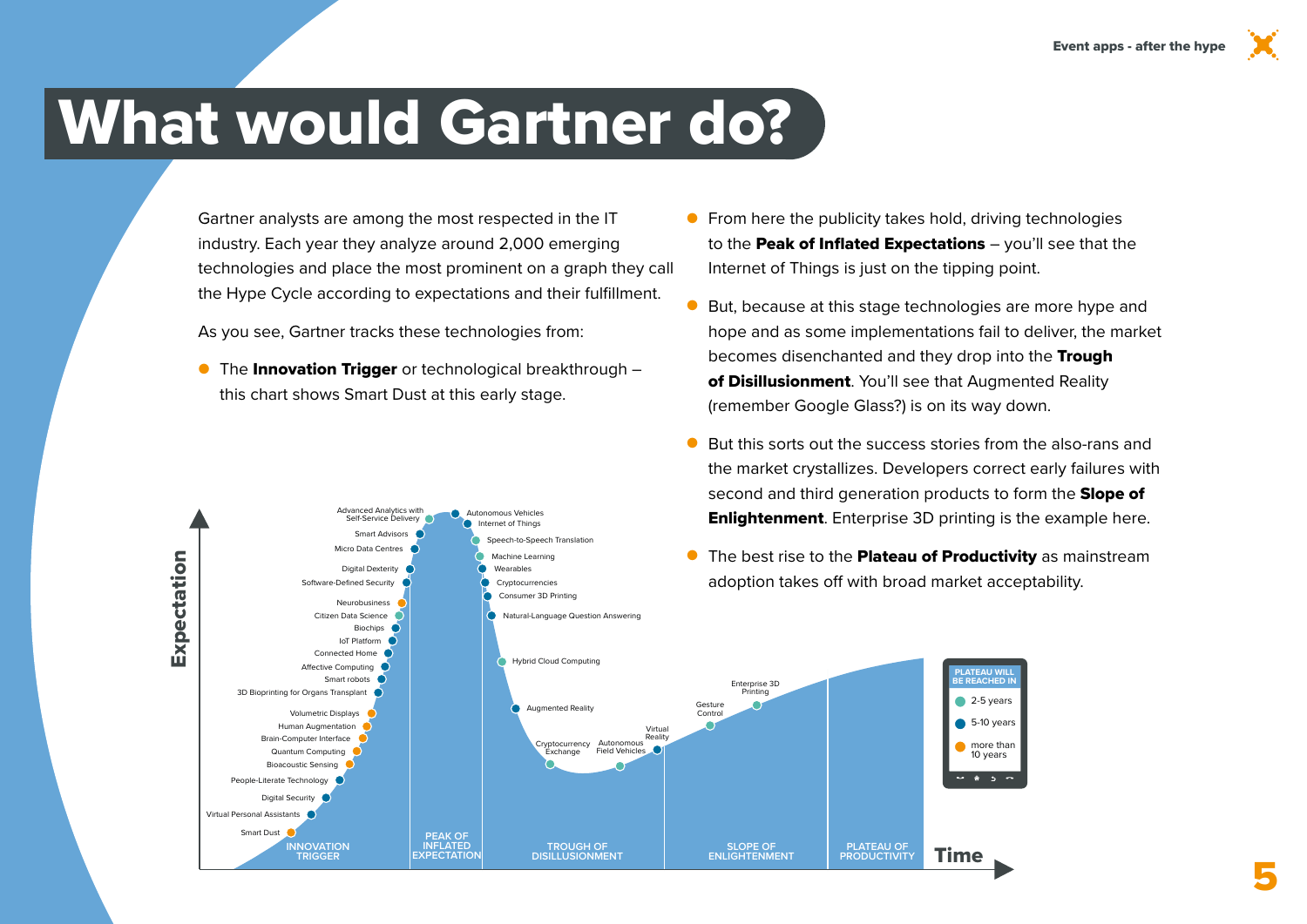# The lifecycle of the event app – so far

Yes, the event app already has a history. We at Lumi know this because we've been offering one of its precursors – handheld keypads –for 25 years; keypads with dials which you turned to say whether you were for or against a motion or topic.

Back in 1999, we went on to develop what was arguably the first event app ever; a laptop-based solution which worked on a wireless network, primarily for qualitative feedback at events and meetings. The QWERTY keyboard provided the ability to type comments in text boxes. This was combined with other features such as a voting element.

However, despite this early solution, it's generally accepted that the main trigger for the event app was around four or five years ago. Expectations were high and, inevitably, the event app hit the hype high spot. In 2014 it was reported that 63% of meetings professional used apps to run their events with the prediction that this would rise to 85% in the next 12 months.<sup>2</sup>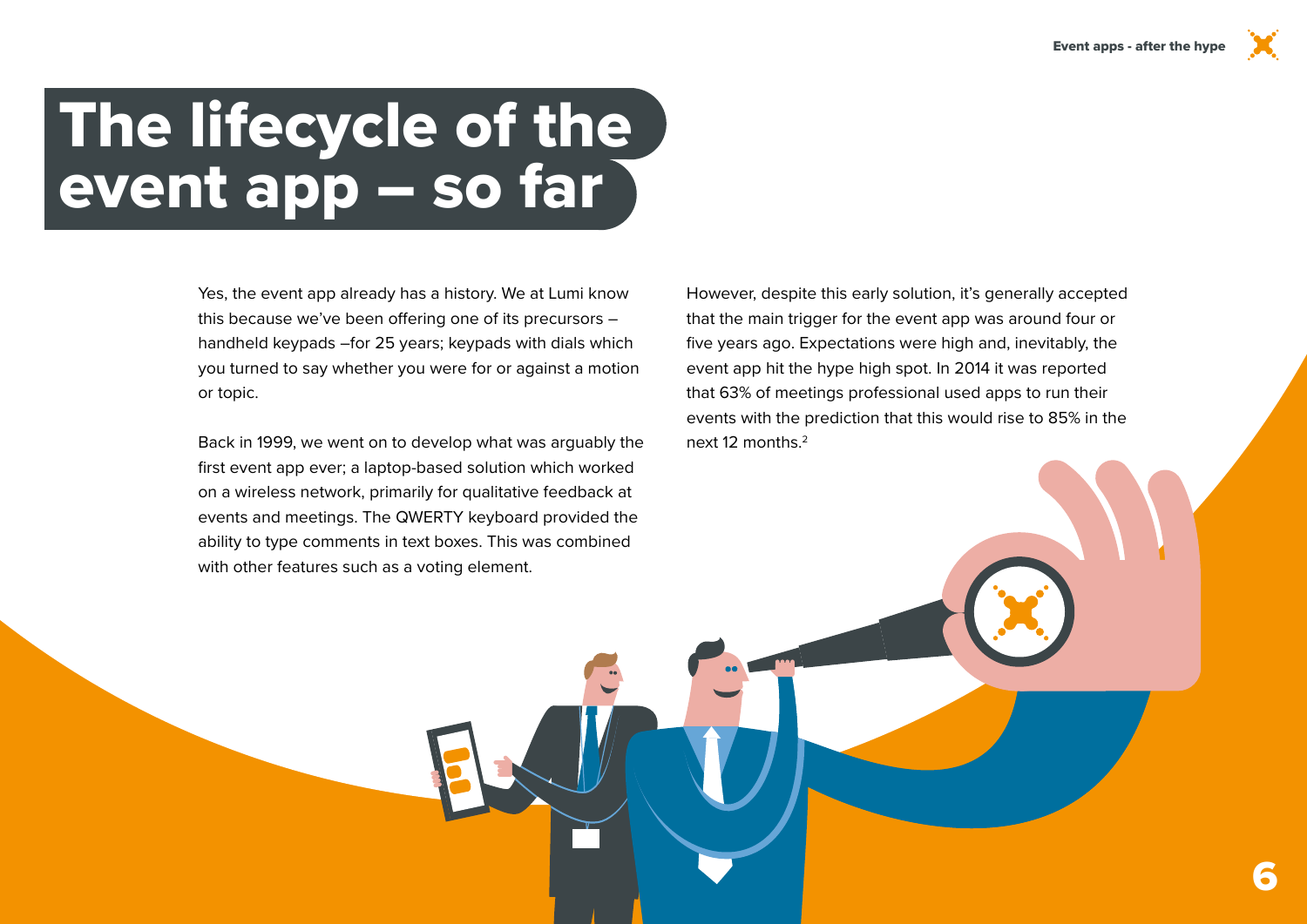## Into the trough and out again

**INNOVATION TRIGGER**

Visibility

Such was the fervour around the event app around that time that it even generated its own bible. The first edition of the Events App Bible was launched in 2013. The authors claimed they evaluated 300 apps shortlisting 50 to review. The competitive landscape was so complex that already event managers needed comparison charts and guidance on what to choose. The latest edition of the bible (2016) lists 125 apps, but authors say they assessed only 145, suggesting that the number coming onto the market has dropped.

**PEAK OF<br>INFLATED**<br>XPECTATIC

**INFLATED INFLATED INFLATED**<br> **INFLATED**<br> **ENLIGHTENMENT**<br> **ENLIGHTENMENT** 

**PROD** 

It's hard to pinpoint when the downward slide towards disillusionment - and then upward climb began. Or indeed whether it has yet to start.

Even just recently a well-respected events blog listed Five Signs Planners are Fed Up with Technology, asking: "For years event technology has been the shiny new toy in the room. Is the love affair over?"3

However, some are more optimistic. As a rough guide we would say that if Gartner were to include event apps in its Hype Cycle it would place it half way up the slope of enlightenment.

Time 7 and 7 and 7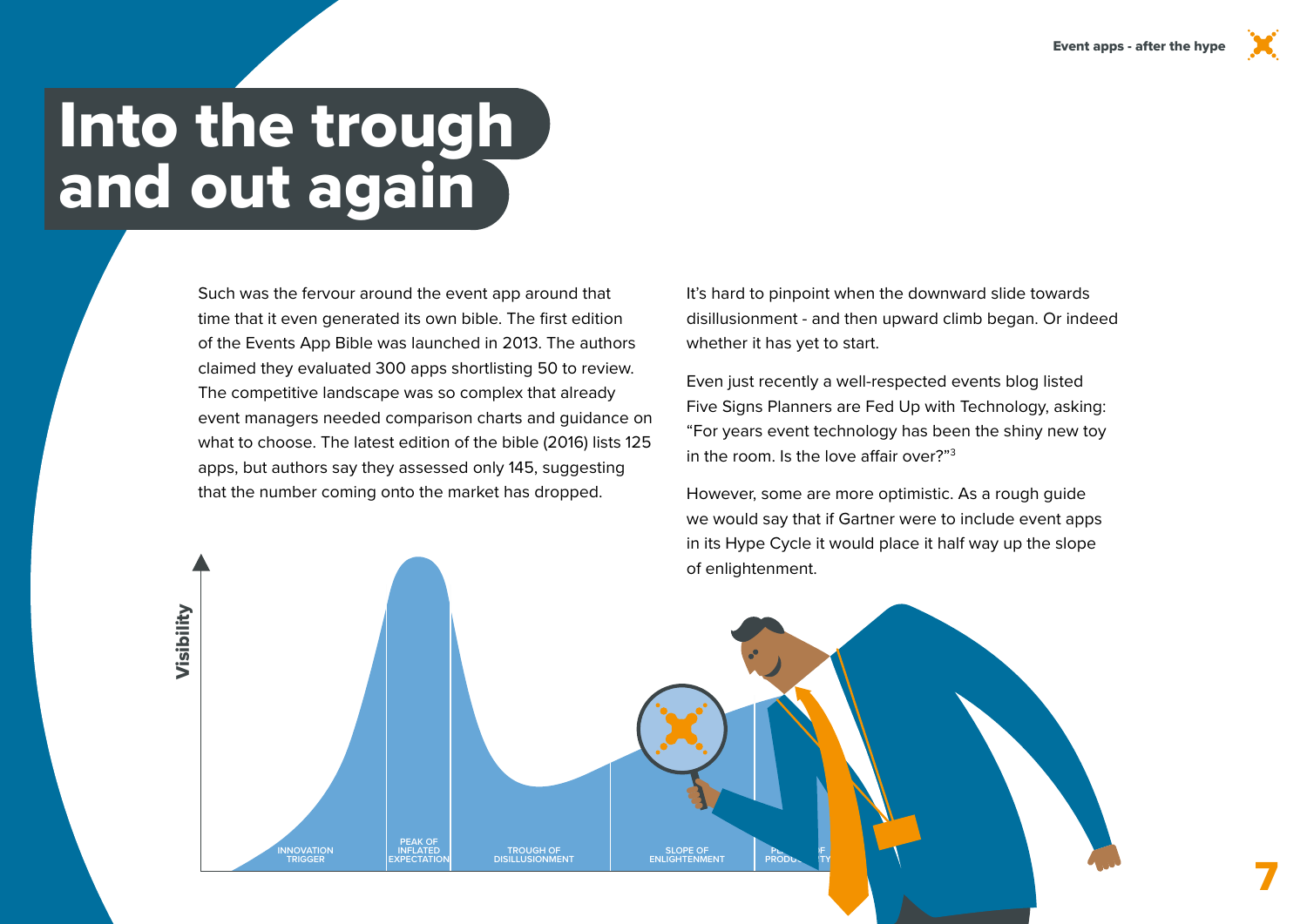### Four reasons why event apps are on the upward slope again

#### 1. The need for audience engagement

Engagement of all kinds is a current hot topic. For example, research on workplace engagement by the technology company Cisco has come to the shocking conclusion that worldwide up to 87% of people are not engaged in their work.<sup>4</sup>

If this is the case, how can business event organizers ever expect their attendees to be engaged in their meeting or conference? So they search high and low to find something to keep their audiences' attention – and usually this involves technology. According to the Event Manager Blog, 79% of event planners are still adopting some form of technology to increase engagement<sup>5</sup>.

The need for improved audience engagement has multiple roots. Personal technologies have reduced our attention span – and increasingly we look for immersive experiences to keep us interested. Millennials, in particular, have grown

up with video games and virtual reality, yet the promise of the four-generational workplace of the future will demand even more thought and diversity.

Increasingly, baby boomers kept at work through the raising of the state pension age are working alongside employees born in the mid to late-1990s with two generations of workers in between. They all tend to have their own values, varied working styles and are motivated by different things. This makes the job of keeping an audience engaged even more of challenge.

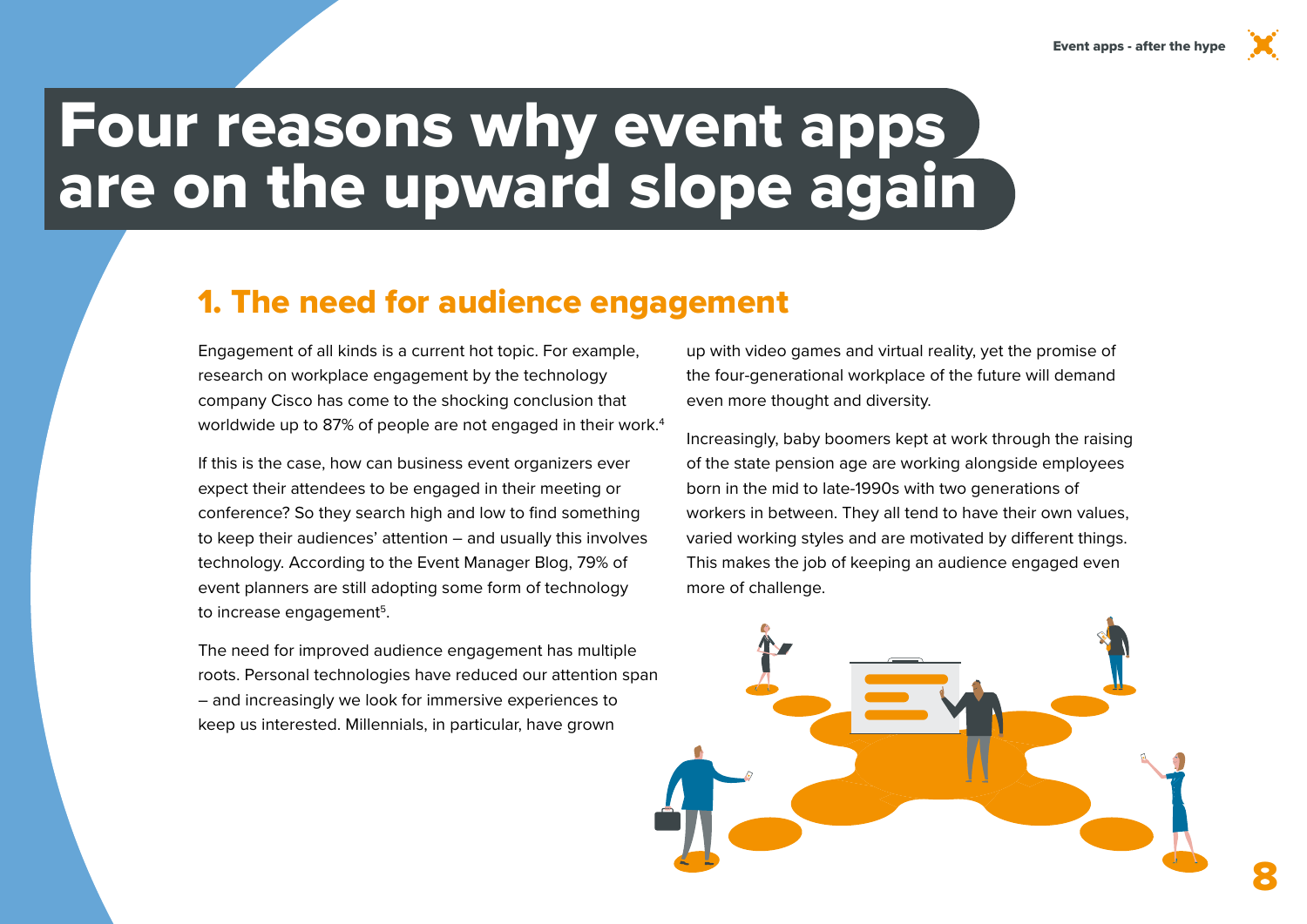#### Four reasons why event apps are on the upward slope again

#### 2. The need for the true rather than perceived opinion

This is a huge issue of our times – and one which has an impact on, but still goes beyond, the world of events. We live in an age where group-think is increasingly prevalent – and there are many experiments which show how we are influenced by others in our views.

Imagine you are in a meeting with your boss. They share an idea with you – but you fundamentally disagree with them. Do you share your honest opinion – or do you hold back? Chances are you err on the side of caution and say nothing. With social media these inhibitions are forming barriers on a broader scale.

Peer-to-peer review sites such as TripAdvisor alongside the Facebook concepts of 'friends' and 'likes' all encourage us into clusters with like-minded people. Which sounds great, but in reality means we are only listening to those who validate our own opinion. In a recent talk in the UK, Tim Berners-Lee, founder of the worldwide web, advocated that we cultivate "stretch friends" on social media; friends who don't just mirror

our own thoughts but make us think about and question our views. He fears we are all living in echo chambers, only ever hearing back our own view of the world.<sup>6</sup>

So why has the need to speak out never been greater – and why is it relevant to events? When someone feels too inhibited to give their candid view, for personal, political or business reasons, it steers the world in a certain direction.

You only have to consider the shock of the Brexit vote in some quarters to recognize the effect when one group becomes out of kilter with another. This can be even more likely to happen in a corporate setting such as a meeting when everybody is thinking too much about their own career to voice their real opinion. Many participants may disagree with the company line, but keep their views to themselves. They say less and less as they feel their opinion doesn't matter and fall into a spiral of silence. The results can be farreaching, ranging from loss of productivity to high staff churn and lack of cohesive drive towards company goals.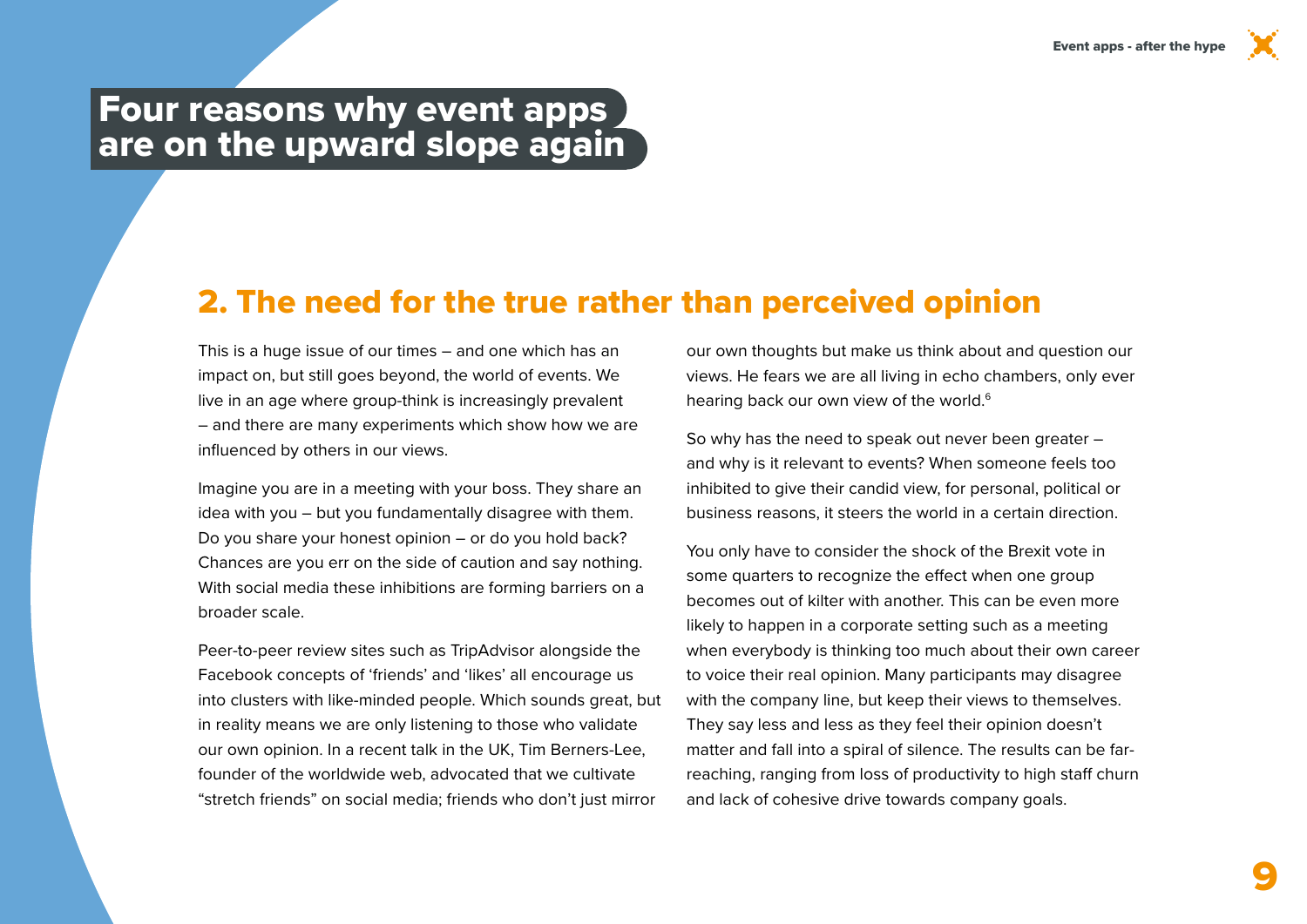#### Four reasons why event apps are on the upward slope again

#### 3. The need for innovation

In a world where small, agile and disruptive businesses can challenge the traditional giants, innovation becomes a holy grail. Yet true innovation works best when you listen to everyone – the worker and the boss, the techie and the creative, the extrovert and the introvert.

Susan Cain says in her best-selling book Quiet: The Power of Introverts in a World that Can't Stop Talking, "There's zero correlation between being the best talker and having the best idea". Yet, often in meetings and conferences, the floor belongs to whoever can talk the loudest. It sounds a good idea for product manufacturers to use online remarks to modify and design their products. But does this mean that the world is being re-defined by those who complain the most vociferously?

This thought is corroborated by the co-founder of Pixar, Ed Catmull who tells the story of how a long table in a meeting room made it impossible as well as intimidating for people near the ends to share ideas and feedback: "Unhindered communication was key, no matter what your position. At our long, skinny table, comfortable in our middle seats, we had utterly failed to recognize that we were behaving contrary to that basic tenet," he recalls.7

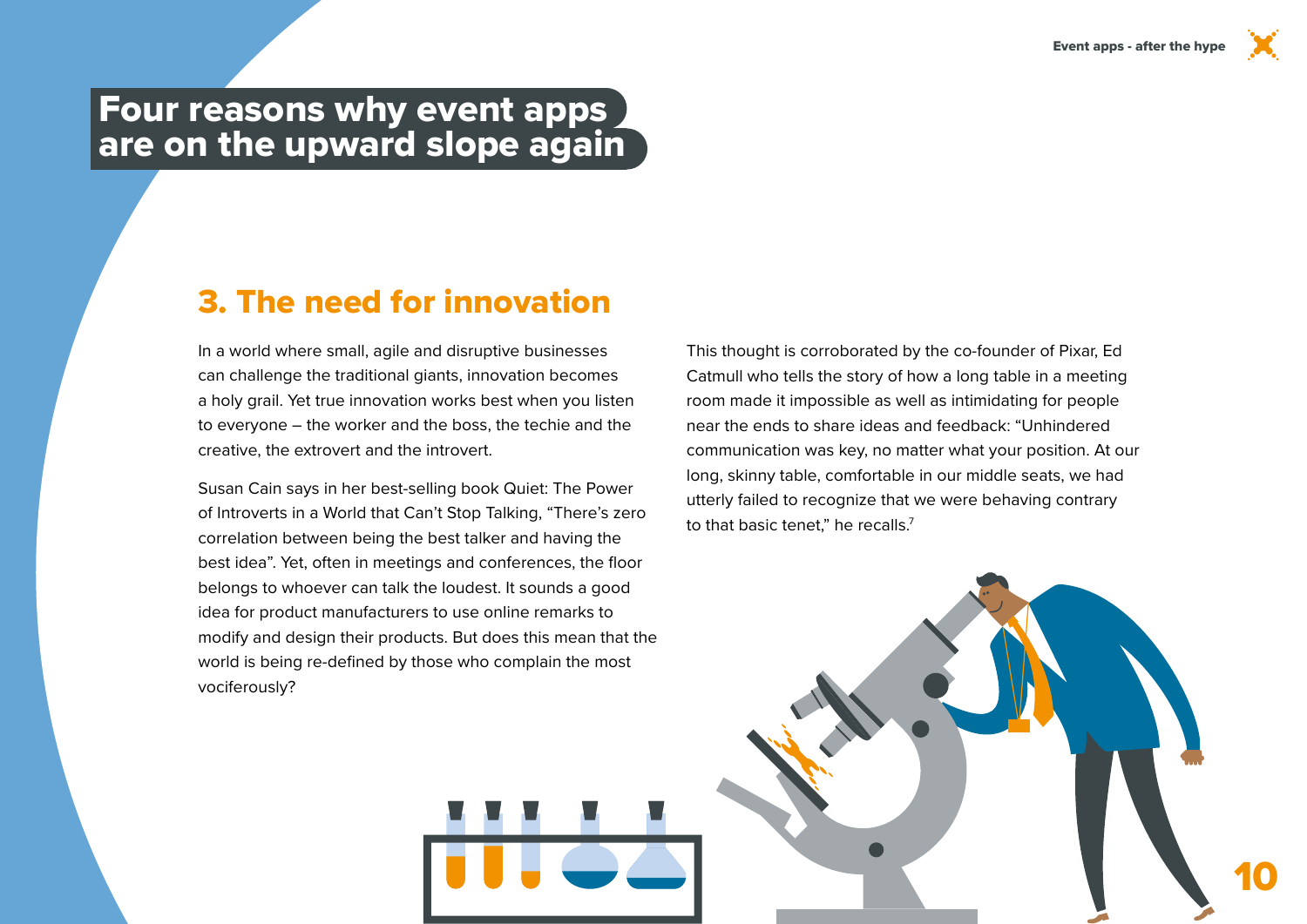#### Four reasons why event apps are on the upward slope again

### 4. The need for simplicity

Have you noticed that, today, success comes to businesses that make our lives easier? Apple streamlined the mobile into a sleek rectangle that slips into a pocket. Amazon made the purchasing experience easy with One Click ordering. Twitter pared down communications to 140 characters. It's not just in business either. The Headspace app has around three million users in 150 countries attracted to the way it simplifies meditation and mindfulness into something that takes only 10 minutes a day.

Not every technology survives the dreaded trough of disillusion. However, if mainstream acceptance is the goal, it pays to aim for simplicity rather than complexity.

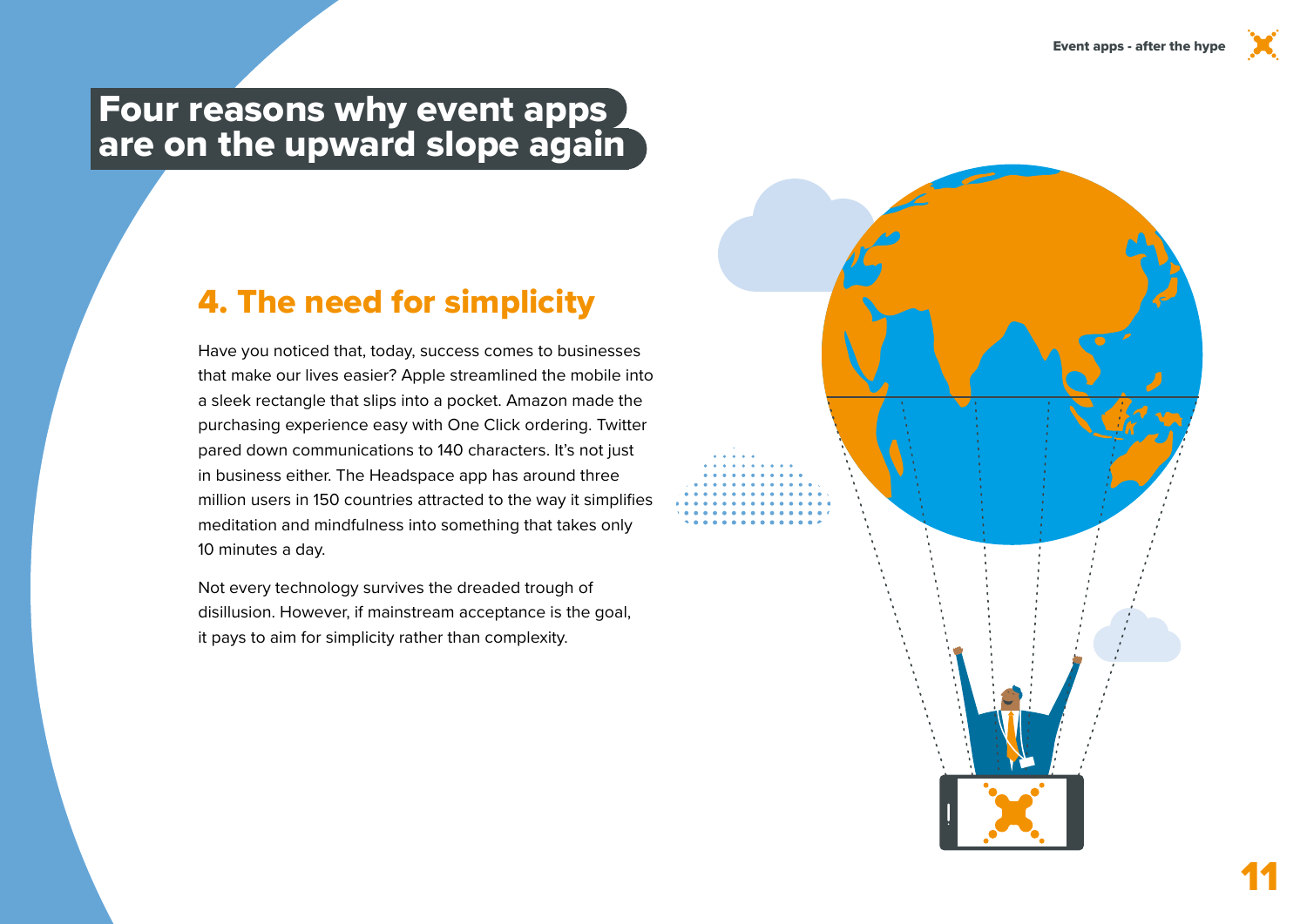# **Conclusion**

### Signposts to the plateau

Finally, let's return to the event app. How can these trends point the market in the direction of the slope of enlightenment and to the plateau beyond?

It's clear that for any app to survive the Hype Cycle and make this journey, it must provide:

**Engagement:** A way to keep audiences interested by offering interactive questions and answers plus the chance to gain valuable and exclusive information.

**Flexibility:** Also to help enhance audience engagement, an app must enable presenters and event leaders to switch tack, change agendas and build on audience participation.

Anonymity: Moving away from group-think will provide client businesses and the audience themselves with valuable intellectual property. Being able to ask anonymous questions will also nip any misunderstanding in the bud to help the event to move forward on an honest footing.

**Simplicity:** For an event app to become an accepted part of the event world it must be easy to run and to download. No more headaches for organizers and broad take-up will be vital for success.

We believe that when an event app incorporates these four qualities it will soon become as an accepted part of every conference or meeting as a writing pad, pen and drink of water – no hype, but no fuss or worries for the organizer either.